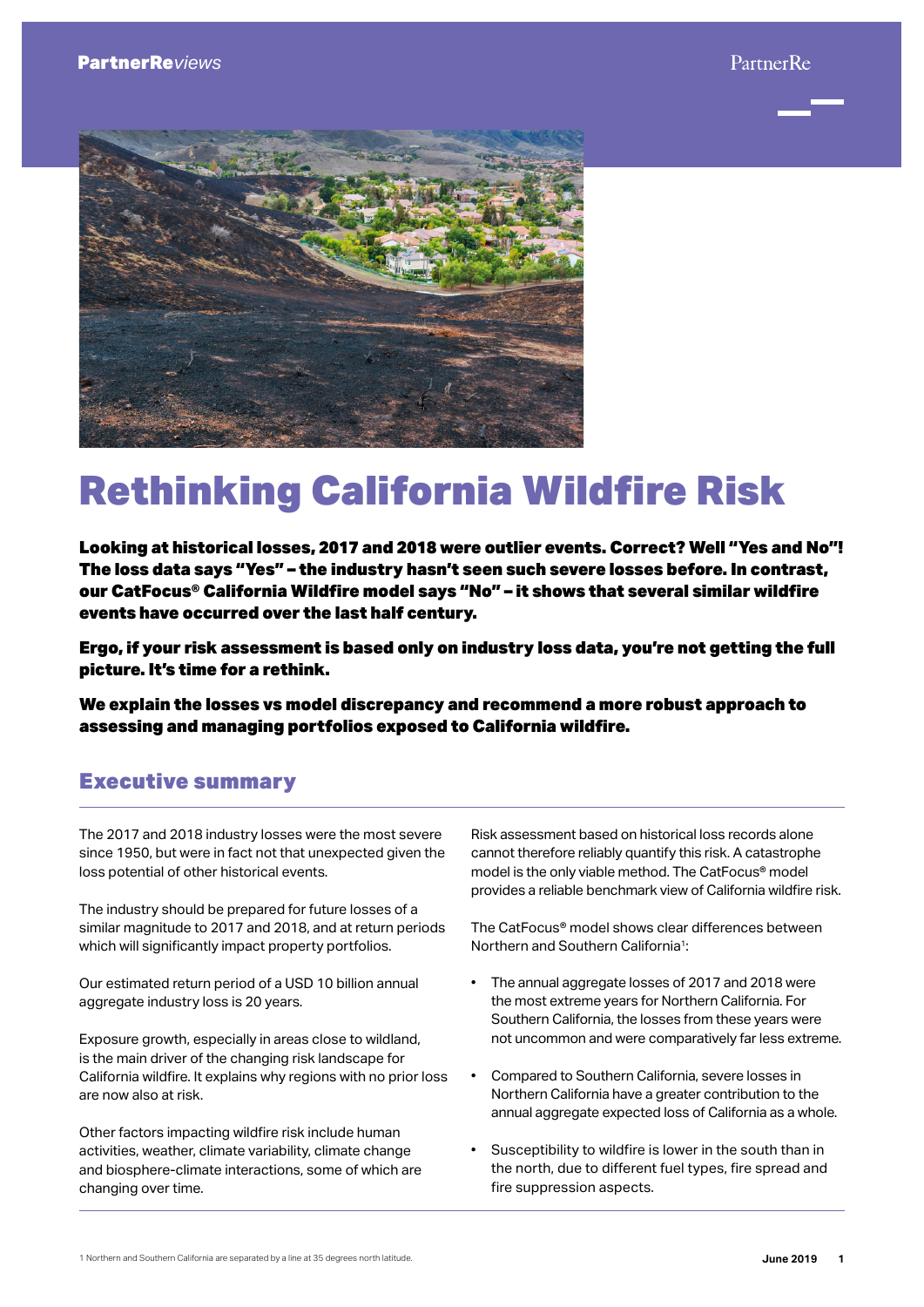

**Reported losses**

California wildfire risk assessment based on reported industry losses (see **figure 1a & 1c**, PCS recorded industry losses from 1950 to 20182) indicates that the 2017 and 2018 losses were extreme, especially in Northern California. There are many years in the 1950 to 2018 time period when no losses exceeded the PCS's reporting threshold3.

#### **PartnerRe's catastrophe model**

In contrast, results from PartnerRe's CatFocus® California Wildfire catastrophe model (see **figure 1b & 1d)** indicate that, using current industry exposure, many years in fact had the potential for losses greater than the PCS threshold. Previous historical events could have led to losses comparable to or exceeding the magnitude of loss observed in Northern and Southern California in 2017 and 2018 (**figure 1a & 1c**).

# Why are these two estimates of risk so different?

The difference is mainly due to exposure growth: changes in where people are living (e.g. from 1990 to 2010, the number of buildings in the Wildland-Urban Interface<sup>4</sup> increased from 3.3 to 4.4 million<sup>5</sup>), higher population density and increased property values. This exposure growth has a particularly strong positive and complex (non-linear) impact on risk evaluation.

Risk assessments informed by reported losses (which also often have the issue of incomplete loss record due to reporting biases) are challenged to adequately and reliably take exposure growth and other risk factor changes into account. In contrast, catastrophe models can do this well and therefore lead to a different estimation of the risk.



**Figure 1:** Annual aggregate reported industry losses in USD billion for (a) Northern and (c) Southern California. Source: PCS2. Modeled annual aggregate losses for (b) Northern and (d) Southern California. Source: CatFocus®, PartnerRe. The difference between reported and modeled loss is significant – see also the disparate loss estimates for the Hanly (1964) and Clampitt & Wright (1970) wildfires – and strongly speaks to using robust catastrophe models to assess and evaluate current California wildfire risk. The PCS losses are only those that were reported and which caused an industry loss above the PCS loss threshold<sup>3</sup>. To ensure comparability with the reported losses, the same (current PCS) threshold is used for the modeled losses.



**Figure 2:** Modeled industry annual aggregate loss exceedance probability curves for California as a whole, Northern California and Southern California. The 2017 (triangles) and 2018 (squares) annual aggregate losses for each region are also shown. Return periods of the modeled losses (crosses) are calculated using the empirical method, where the highest modeled loss has a return period of 69 years, equal to the length of the modeled time series shown in figure 1b & 1d. The smoothed colored lines are generalized extreme value distributions fitted to each regions' modeled losses. Source: CatFocus®, PartnerRe.

2 PCS (Property Claims Service), a division of Verisk. Not for distribution without the permission of PCS. For more information, please contact Tom Johansmeyer,

tjohansmeyer@verisk.com. Extraction date: April 29 2019.<br>3 The PCS loss reporting threshold is USD 25 million. Prior to 1997, lower reporting thresholds of USD 1 million (1949 - 1982) and USD 5 million (1983 - 1996) were u 4 Wildland–Urban Interface (WUI): transition zone between wildland (unoccupied land) and populated areas. WUI areas are at risk of catastrophic wildfire as more than 75% of buildings destroyed in California wildfires are in WUI areas. Kramer et al., 2018. "Where wildfires destroy buildings in the US relative to the wildland–urban interface and<br>national fire outreach programs", Internationa

America 115, 3314–3319. doi:10.1073/PNAS.1718850115.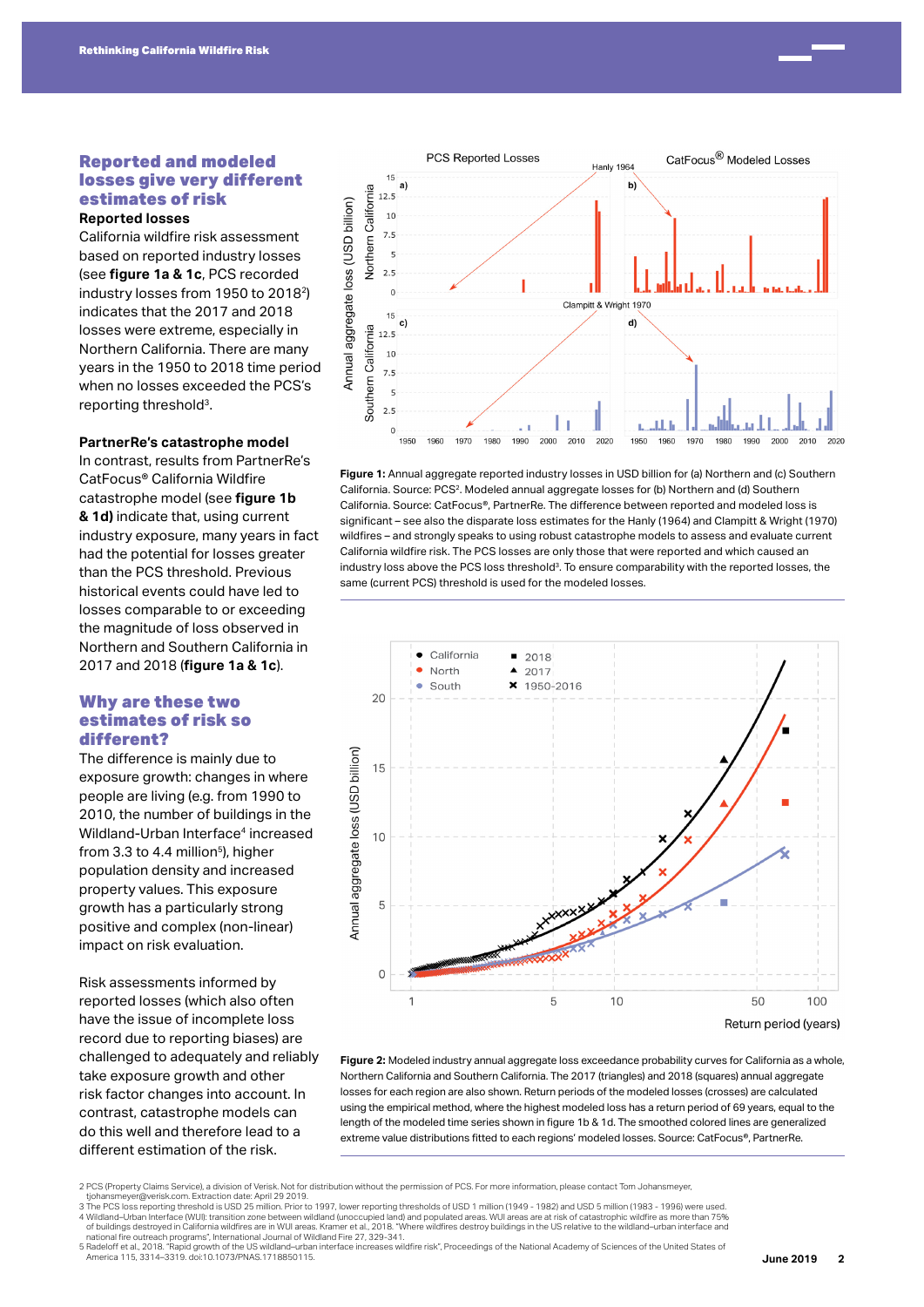

# Modeled return periods of the 2017 and 2018 annual aggregate losses

**Figure 2** shows the model's derived annual aggregate exceedance probability curves for California, and for the Northern and Southern California regions; to aid interpretation, we fitted smoothed curves to the individual annually aggregated modeled losses. For California as a whole, CatFocus® indicates that:

- the estimated return period of a USD 10 billion annual aggregate industry loss is 20 years
- the estimated return period of a USD 15 billion annual aggregate industry loss, close to the reported PCS loss value for 2017, is 35 years.

# Our estimated return period of a USD 10 billion annual aggregate industry loss is 20 years."

For Northern California, CatFocus® indicates that 2017 and 2018 annual aggregate losses:

- are extreme with respect to the period 1950-2018
- are comparable in modeled loss magnitude to historical wildfire events in 1991 and 1964 (see **figure 1c**)
- have estimated return periods of 40 years.

| <b>Portfolio</b>  | <b>Northern California</b> |      |      | <b>Southern California</b> |  |
|-------------------|----------------------------|------|------|----------------------------|--|
|                   | 2017                       | 2018 | 2017 | 2018                       |  |
| Industry exposure | 40                         | 40   | 10   | 25                         |  |
|                   | 50                         | 40   | 4    | 15                         |  |
| в                 | 30                         | 5    | 10   | 30                         |  |
|                   | 30                         | 15   | 8    | 15                         |  |

**Table 1:** Modeled return period estimates (in years) for the annual aggregate losses from the 2017 and 2018 events split by region, for the industry exposure and for three sample insurance portfolios. Source: CatFocus®, PartnerRe.

In addition, our own analysis points to a strong underlying positive trend in the hazard in this area over the last decade, which may be partly driven by other factors including climate change6,7,8. Modelled results require an adjustment to reflect this, and this adjustment further reduces the estimated return periods of the 2017 and 2018 losses.

For Southern California, CatFocus® indicates that:

- 2017 and 2018 losses have much shorter return periods than Northern California, of approximately 10 and 25 years respectively
- there are multiple years with the potential to have caused losses equal to or greater than the losses observed in 2017 and 2018 (e.g. 1970, 1982, 2003 and 2007, see **figure 1d**), given current exposures.

# **Notable variation between insurance portfolios**

The model allows us to differentiate the risk between different insurance portfolios – to reflect their specific exposure concentrations – and to ascertain portfolio-specific return period ranges for the 2017 and 2018 events (see **table 1**). Importantly, since there are a large number of potential loss events based on historical footprints, the model is able to identify at-risk regions that have not recently been loss affected.

For more about the CatFocus® California Wildfire model, see page 4.

# Contact us

Please contact us if you'd like to discuss this topic further.

# **Contacts**



**Joseph Hooks Head of Property Catastrophe North America** joseph.hooks@partnerre.com



**Christina Cronin Head of Multi-Line North America** christina.cronin@partnerre.com



**Nicholas Hughes Head of Global Catastrophe** nicholas.hughes@partnerre.com

- 6 Intergovernmental Panel on Climate Change (IPCC) drought index projections and regional climate change models show increases in wildfire risk during the summer<br>– 14 and fall on the southeast Pacific coast, northern plain Impacts, Adaptation and Vulnerability: Part B: Regional Aspects: Working Group II Contribution to the IPCC Fifth Assessment Report. Cambridge: Cambridge University Press. doi:10.1017/CBO9781107415386. 7 Climate variability is leading to significant inter-annual and inter-decadal fluctuation of wildfire hazard risk. Drought years have a higher likelihood of severe wildfires and
- wind conditions significantly alter the risk, especially of large fires.<br>8 Since 2010, an estimated 129 million trees have died in California's national forests due to climate change, unprecedented drought, bark beetle inf
- tree densities. e.g. https://www.fs.fed.us/psw/topics/tree\_mortality/california/index.shtml